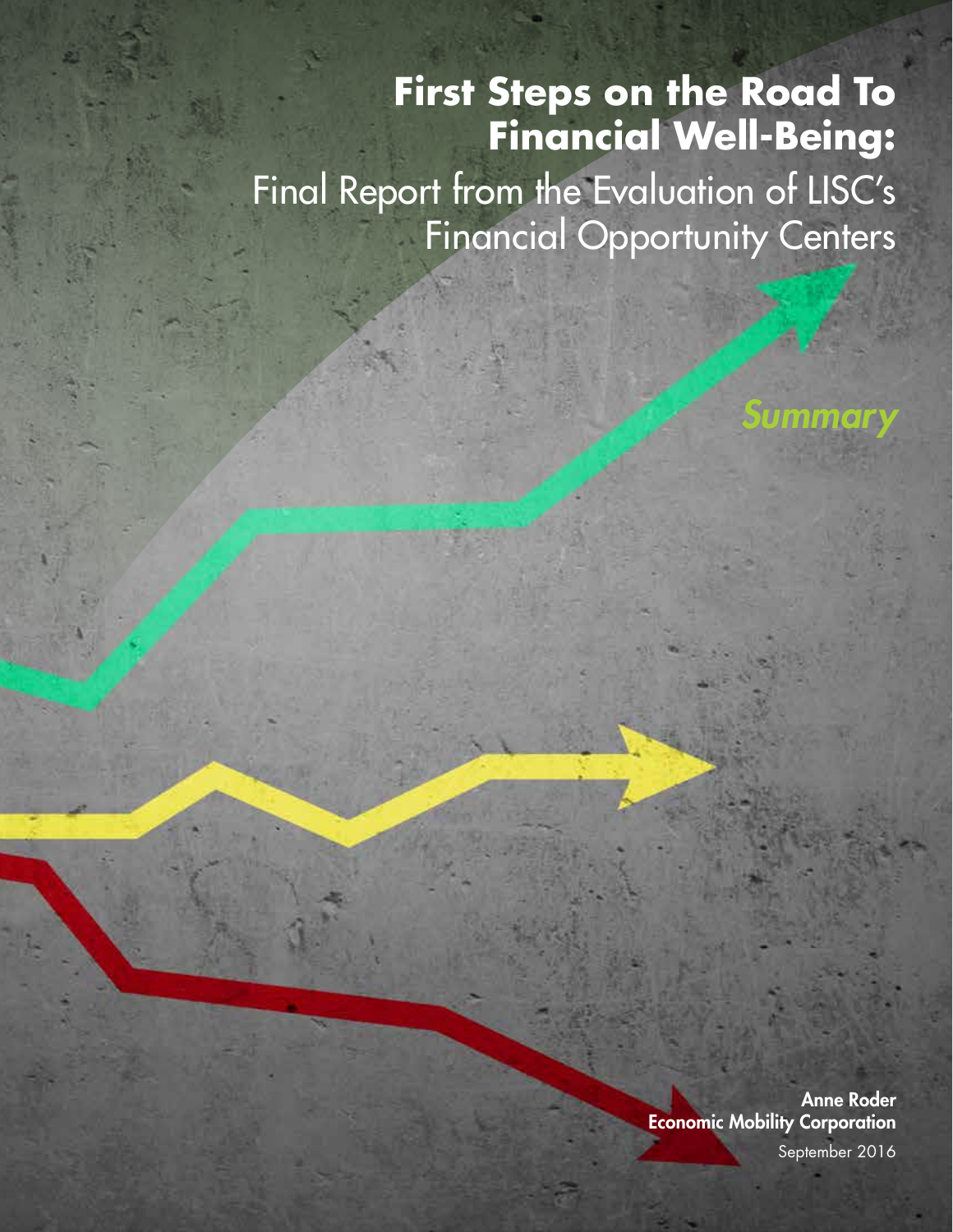

This report is based upon work supported by the Social Innovation Fund (SIF), which unites public and private resources to evaluate and grow innovative community-based solutions with evidence of results. The Social Innovation Fund is a program of the Corporation for National and Community Service, a federal agency that engages more than 5 million Americans in service through its AmeriCorps, Senior Corps, Social Innovation Fund, and Volunteer Generation Fund programs, and leads the President's national call to service initiative, United We Serve.

LISC also acknowledges the philanthropic contributions that, together with SIF resources, helped bring this evaluation report to fruition. Thank you to the following funders for their generous support of this report: The Annie E. Casey Foundation, Citi Foundation, JPMorgan Chase, John D. and Catherine T. MacArthur Foundation, MetLife Foundation, and Walmart Foundation.





#### **Board of Directors**

Cynthia Shoss *Chair* Plinio Ayala Harry J. Holzer Mary Pena Russ Pomeranz Mark Elliott

The Economic Mobility Corporation (Mobility) identifies, develops and evaluates programs and policies that enable disadvantaged individuals to acquire the education, skills and networks needed to succeed in the labor market so that they can support themselves and their families.

#### Mail

Economic Mobility Corporation, Inc. 50 Broadway, Suite 1604 New York, NY 10004

**Telephone** 212.280.6975

Email [info@economicmobilitycorp.org](mailto:info%40economicmobilitycorp.org?subject=)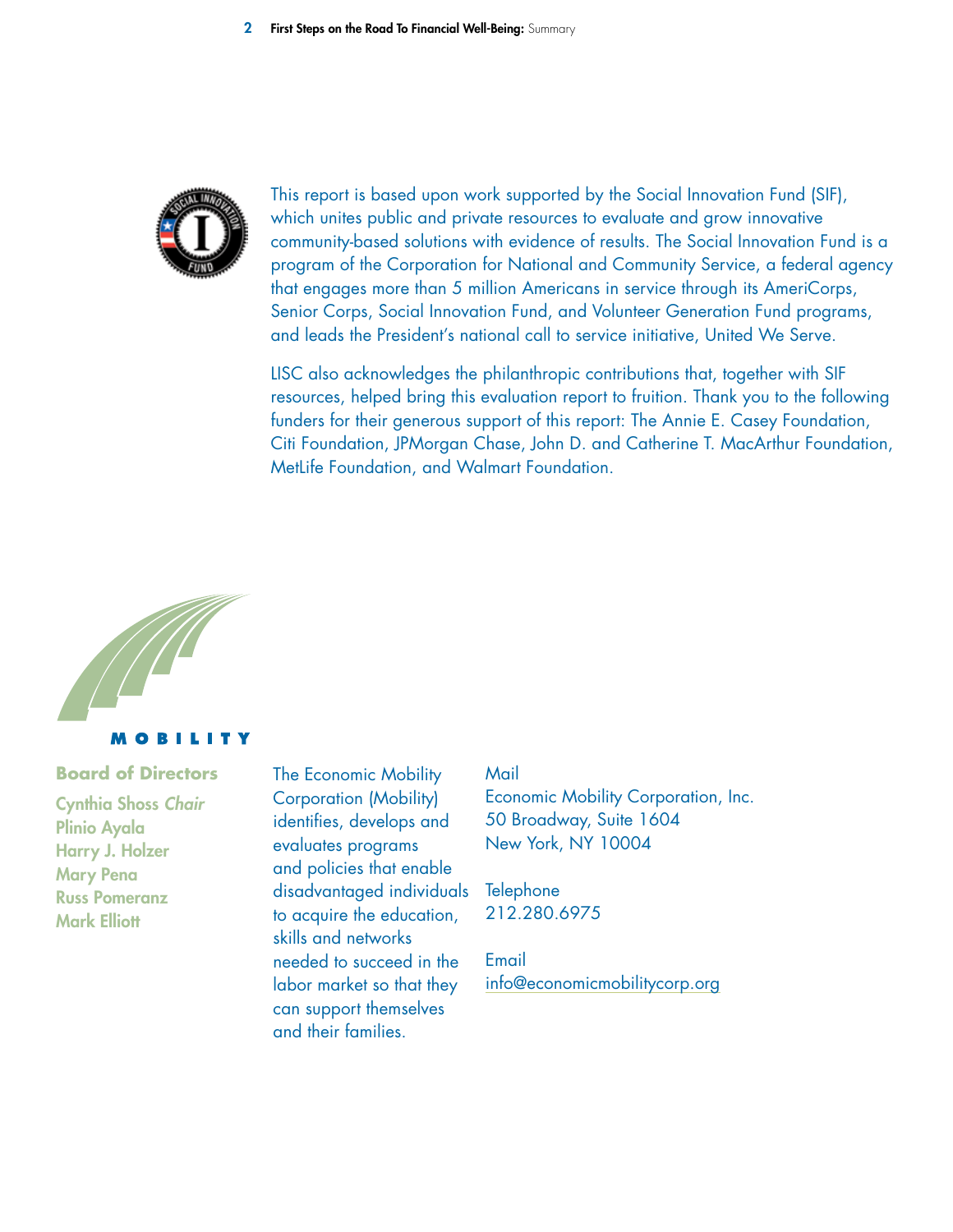#### **Acknowledgments**

Mobility would like to thank the individuals who participated in the study for completing lengthy surveys about their finances and allowing us to access their credit reports so that others can learn from their experiences.

We thank the Financial Opportunity Center program directors and staff members at Association House, Instituto Del Progreso Latino, Metropolitan Family Services, North Lawndale Employment Network, and The Cara Program for helping us with enrollment, allowing us to observe the programs, taking part in interviews, and arranging focus groups with participants. We also thank staff at the Chicago Department of Family and Support Services and at the Garfield, Mid-South, Northside, Pilsen, and Southwest Workforce Centers for allowing us to recruit job seekers at the centers to be part of the study.

We are grateful to the funders who have supported the evaluation. We thank Craig Howard, director of community and economic development at the MacArthur Foundation, for introducing us to LISC's work in this area. We thank LISC for the opportunity to work on the project. We also thank the Corporation for National and Community Service, Annie E. Casey Foundation, Citi Foundation, JPMorgan Chase, MetLife Foundation, and Walmart Foundation for making grants to LISC that have supported Mobility's work.

We would like to thank Laura D'Alessandro, Kevin Jordan, Katrin Kark, Seung Kim, Jennifer McClain, Sarah Rankin, and Chris Walker at LISC for their valuable insights and feedback on early drafts of this report. We are grateful to Ricki Lowitz, formerly at LISC and now with Working Credit, for her help in developing the project early on. Several other people contributed to this report. Audrey Waysse pulled and prepared the credit report data for analysis. Caitlin Van Dusen edited the report. Penelope Malish designed the publication.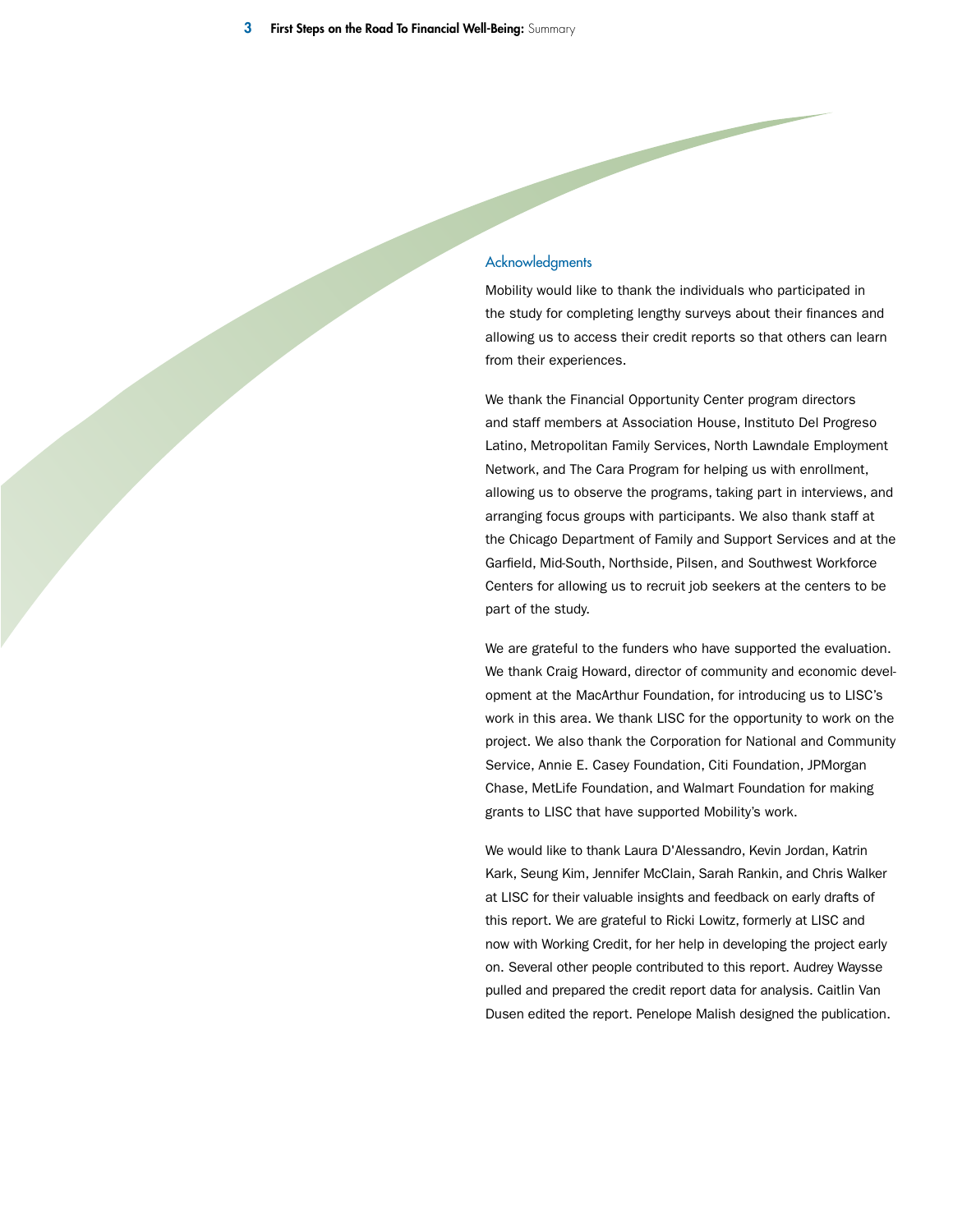ow-income families face substantial challenges to achievin<br>financial security and upward mobility. Since the end of the<br>recession, the real median wages of workers in the lowest-<br>wage quintile have declined, and the number ow-income families face substantial challenges to achieving financial security and upward mobility. Since the end of the recession, the real median wages of workers in the lowestwage quintile have declined, and the number of all workers unemployment, low wages, and part-time work make it difficult for families to cover basic expenses and to save. In 2011, 78 percent of low-income households were liquid-asset poor, meaning they did not have enough savings or other financial assets to cover basic living expenses for three months at the federal poverty level. These families must borrow to weather crises such as job loss, illness, or unexpected expenses. However, they often lack access to mainstream forms of credit due to their limited credit histories or low credit scores. About 30 percent of consumers in low-income neighborhoods are "credit invisibles"—they have no credit report with the three major creditreporting agencies. Low-income families' lack of financial assets and lack of access to affordable forms of credit hinder their ability to accumulate assets, such as homes, vehicles, and retirement savings, as well as to afford quality education, further limiting their potential for increasing their net worth and achieving economic mobility.

#### **Financial Opportunity Centers**

In an effort to improve low-income families' financial well-being, the Local Initiatives Support Corporation (LISC) provides community organizations financial support and technical assistance to operate Financial Opportunity Centers (FOCs). The FOC model operates in over 75 centers in 30 cities around the country. Based on the Center for Working Families model developed by the Annie E. Casey Foundation, FOCs seek to increase low-income families' financial prospects by providing integrated services in three core areas: employment assistance, financial counseling, and assistance accessing public benefits. Employment services include basic job readiness training and job placement as well as connections to education and occupational skills training. Financial services include education and individual financial coaching on budgeting, saving, banking, and credit as well as assistance solving specific problems. Income support counselors help families navigate public benefit systems' complex eligibility and enrollment processes in order to access benefits to supplement income from work. The FOC model maintains that the three core services work best when they are integrated.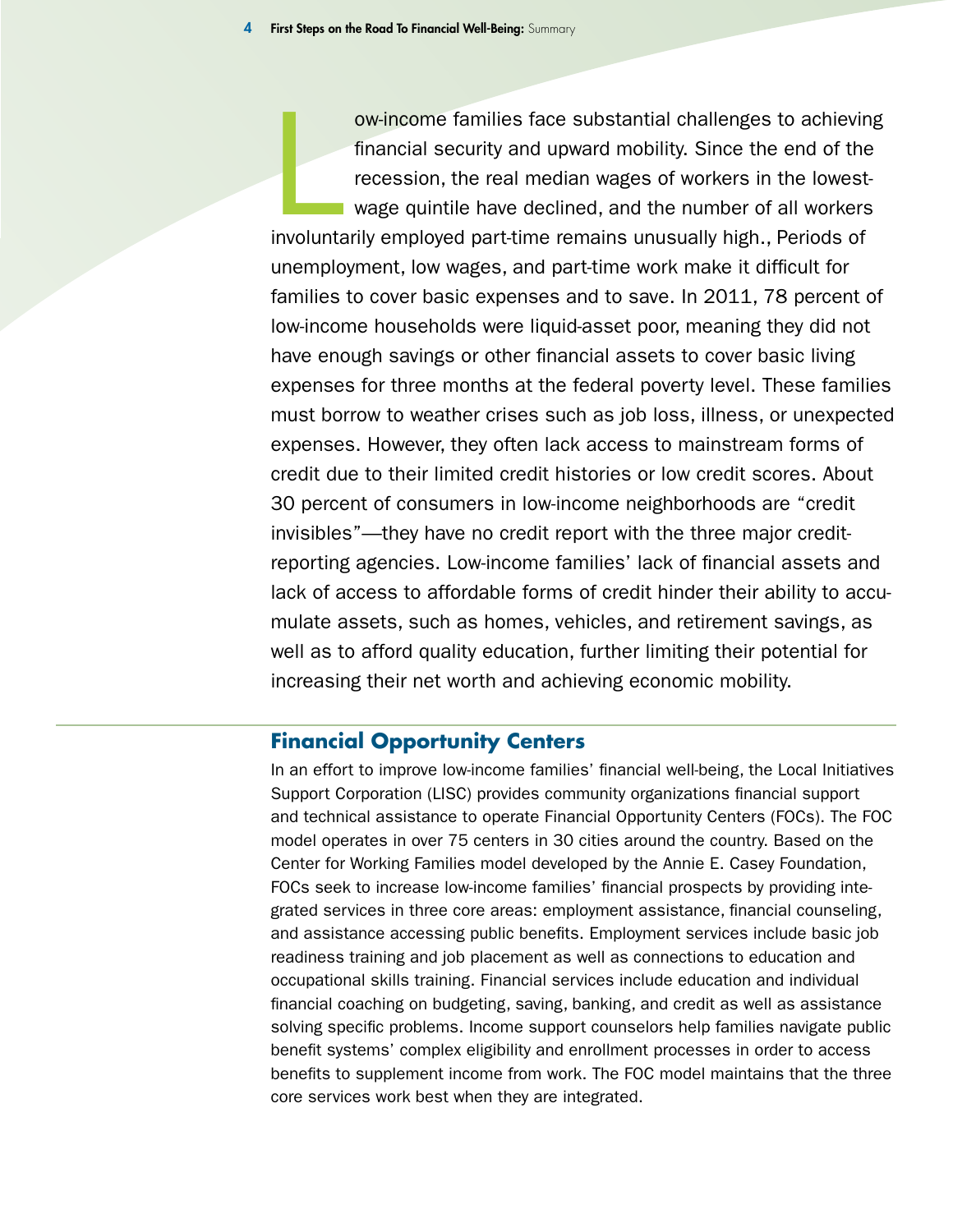#### **The Evaluation**

In 2010, the Corporation for National and Community Service awarded LISC a Social Innovation Fund grant to expand and evaluate the FOC model. LISC contracted with the Economic Mobility Corporation (Mobility) to conduct an independent evaluation of the effectiveness of five FOCs in Chicago, where the network had been operating for several years and, therefore, we expected the programs would provide a fair test of the fully implemented model. The study was also supported by grants from the MacArthur, Annie E. Casey, Citi, JPMorgan Chase, MetLife, and Walmart foundations. The organizations included in the study were Association House, Instituto Del Progreso Latino, Metropolitan Family Services, North Lawndale Employment Network, and The Cara Program. We selected these organizations because (1) they built the FOC services into employment programs, which was the model we were interested in testing; (2) they served a diverse group of low-income job seekers; and (3) they represented a mix of agency types and service offerings.

Study enrollment took place from October 2011 to August 2012. Study participants were seeking the FOC's assistance with employment and training, and the FOCs sought to engage them in financial and income support counseling as well in order to help them become consistently employed, improve their credit rating, and increase their net income and net worth. To assess the FOCs' effectiveness, the study used a quasi-experimental design that compared program participants' outcomes to those of a similar group of job seekers who sought assistance with employment and training from the city's workforce centers. We used propensity score matching to select the final study sample based on participants' demographics, recent employment experience, and financial situation. Only FOC and comparison group members who were sufficiently close matches were included in the final sample. This approach produced a strong comparison group of individuals who were similar to the FOC participants in their financial situations and motivation to find employment and in the labor market they faced. The final analysis sample includes 500 FOC participants and 649 comparison group members.

Our final report presents the findings on the FOCs' impacts on low-income job seekers' employment, net income, credit, and net worth two years after entering the programs. The report uses data on participants' employment, income, expenses, assets, and debts gathered during telephone surveys as well as data on credit scores and credit activity from participants' TransUnion credit reports. This summary highlights our main findings. The full report can be found on [Mobility's](http://economicmobilitycorp.org)  [website.](http://economicmobilitycorp.org)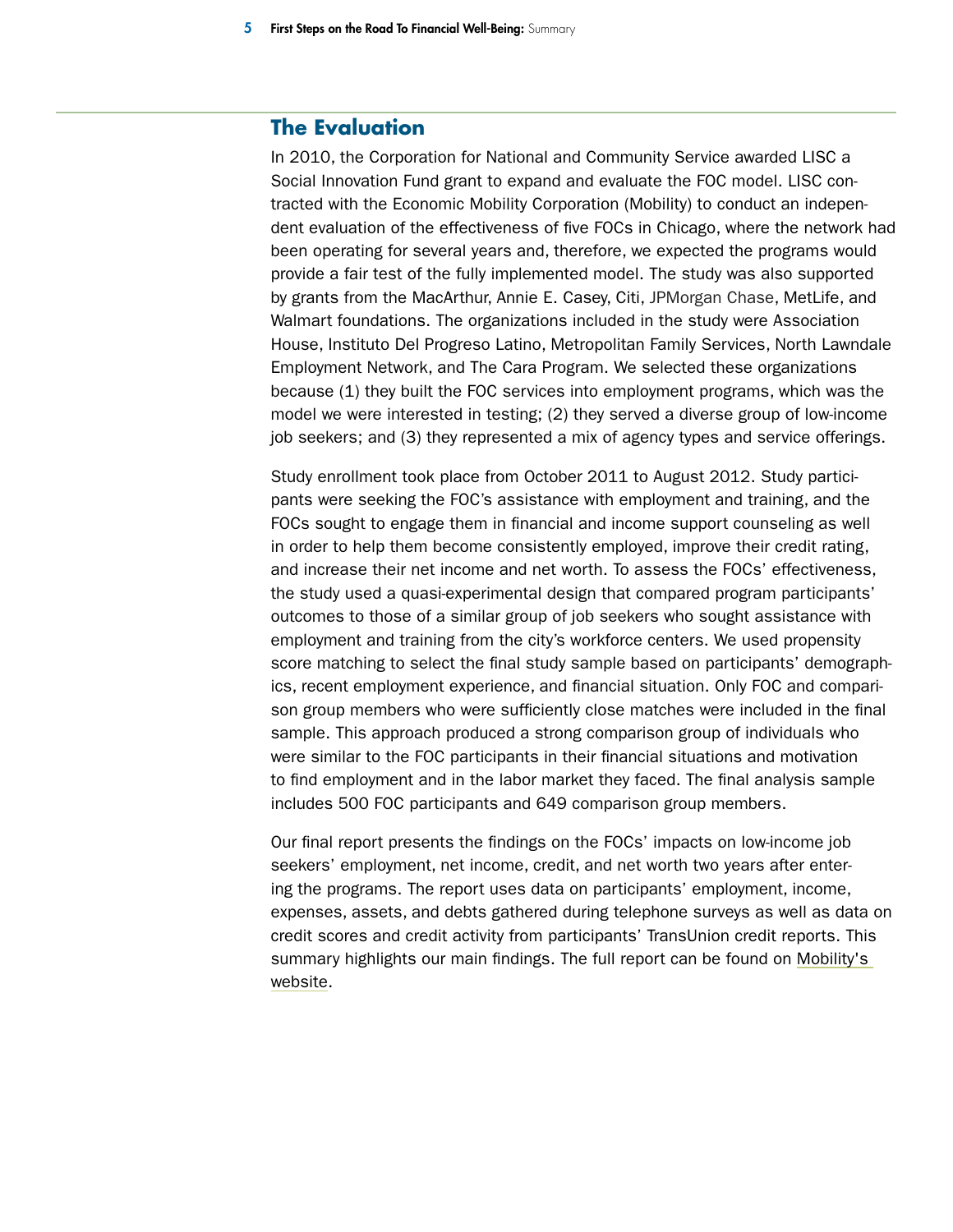## **Main Findings**

#### FOC participants faced substantial barriers to achieving financial stability, including low education levels, unemployment, a lack of assets, and limited or negative credit histories.

The FOCs sought to serve low-income individuals living in or near the Chicago communities in which the programs were located. Most participants were either African American or Latino (Figure 1). Most had only a high school diploma or GED, and 23 percent had no diploma or degree. Half had not worked at all during the year prior to program entry. Nearly 83 percent had either no credit score or a subprime score—defined as a score below 620 (Figure 2).

| <b>Figure 1</b>                                 | FOC Participants' Characteristics at the Time of Program Entry |       |
|-------------------------------------------------|----------------------------------------------------------------|-------|
| Female                                          |                                                                | 54.6% |
| African American                                |                                                                | 71.6% |
| Latino                                          |                                                                | 24.0% |
| Average age                                     |                                                                | 38.3  |
| Had no high school diploma or equivalent degree |                                                                | 23.0% |
| Had a college degree                            |                                                                | 13.6% |
| Not employed at any time during the past year   |                                                                | 50.4% |
| Had zero or negative net worth                  |                                                                | 67.6% |

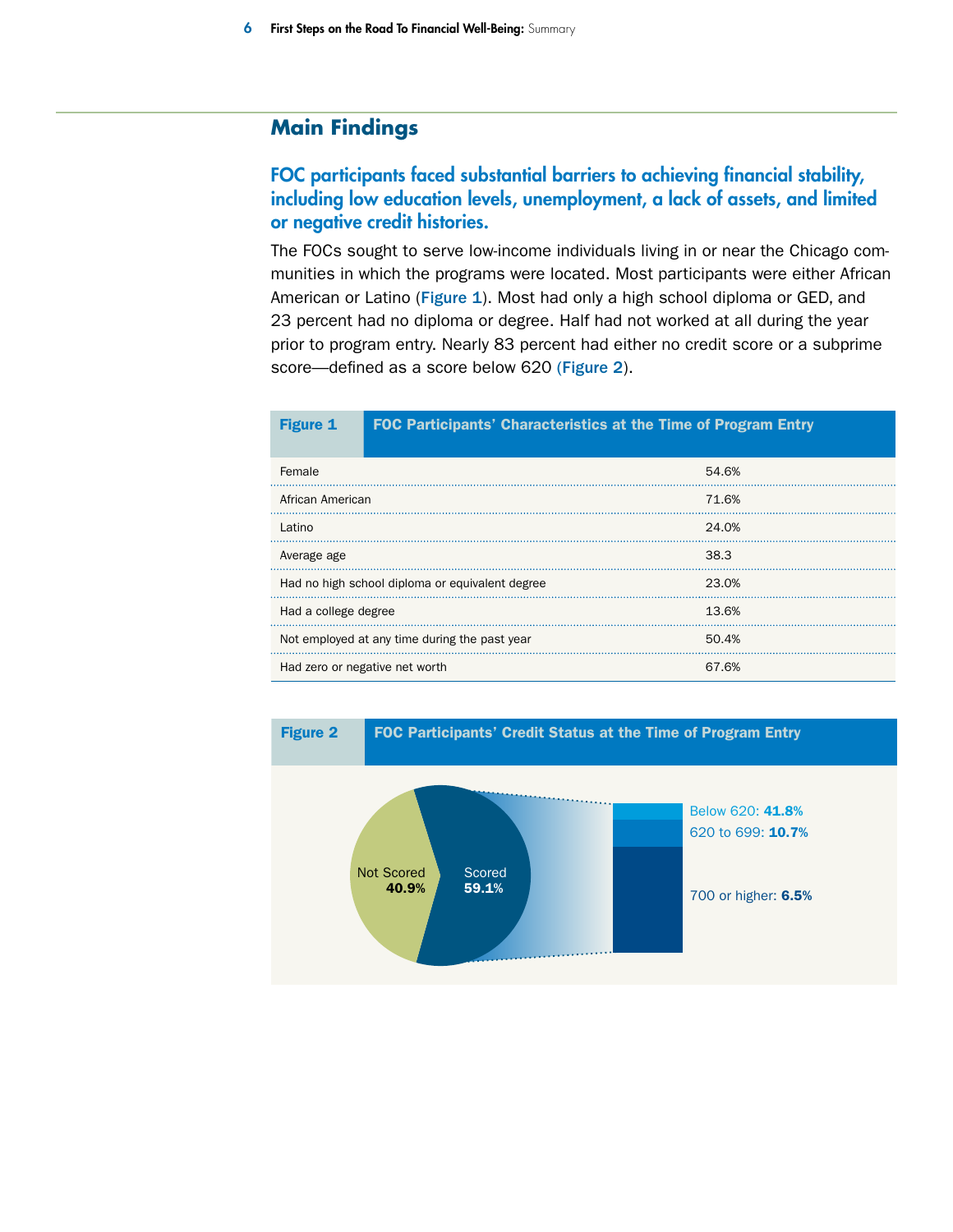#### FOCs increased participants' receipt of integrated services, particularly assistance with employment and financial issues.

As presented in Figure 3, FOC participants were more likely than comparison group members to report receiving assistance with finding a job and with financial issues while comparison group members were somewhat more likely to receive assistance with accessing income supports. FOC participants were more likely than members of the comparison group to report receiving integrated services; that is, services in at least two of the three core areas that the FOC model targeted.



#### FOC participants were more likely than comparison group members to work year-round in the second year after program entry, but annual earnings were similar between the groups.

The percent of FOC group members who were employed year-round increased almost 21-percentage points from the year before to the second year after program entry—a change that was significantly greater than that among comparison group members (Figure 4). Both FOC and comparison group members experienced about a \$2,000 increase, on average, in annual earnings in the second year after program entry (Figure 5).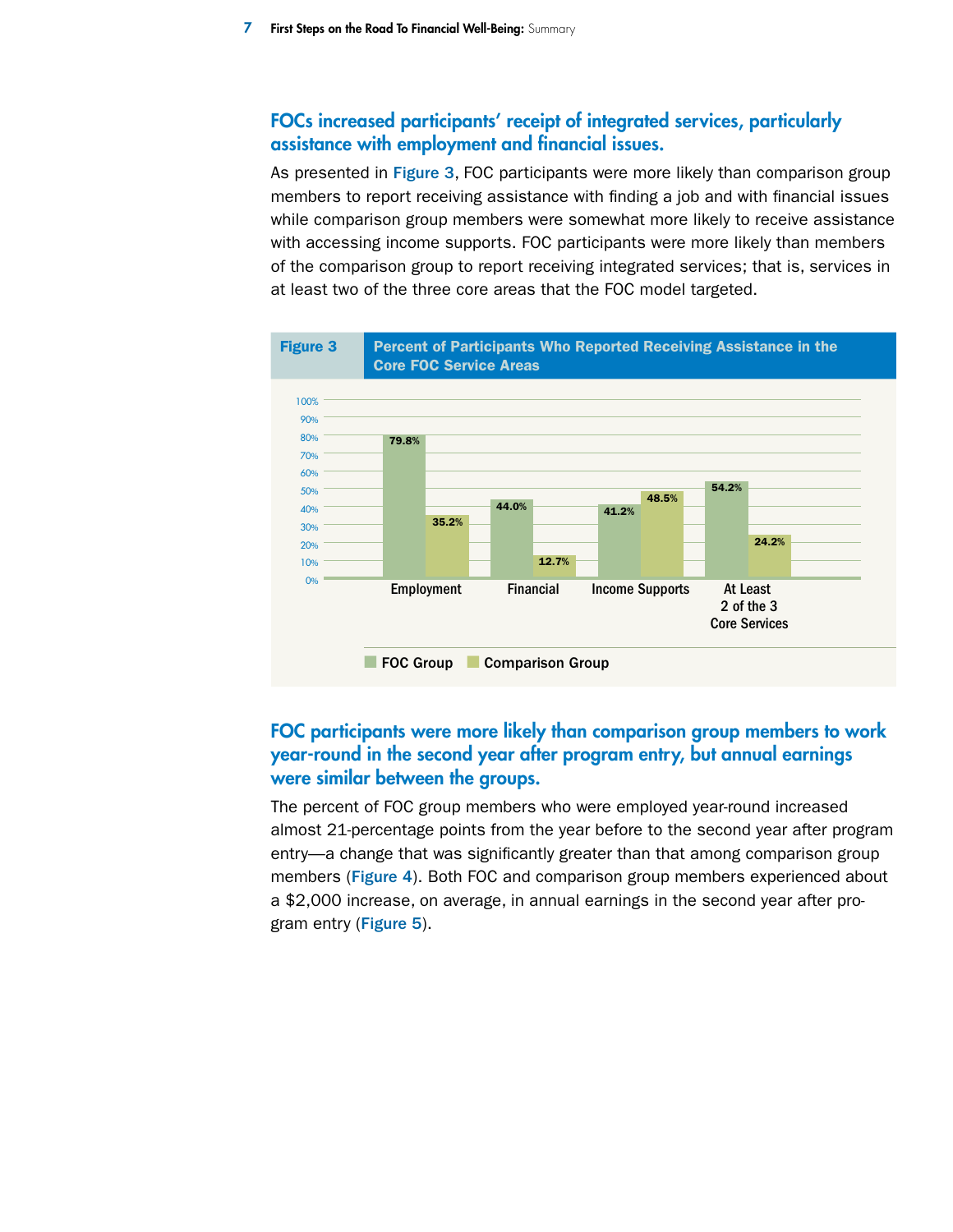

Note: Difference significant at p<. 10 level.

#### FOCs did not have positive impacts on net income two years after program entry, as participants' income and expenditures both increased.

The FOC model anticipated that participants would experience an increase in net income as their earnings from work and income supports increased and financial coaches helped them identify ways to reduce expenses. However, the increased employment did not translate into positive impacts on participants' net income two years after program entry. As shown in Figures 6 and 7, study participants' income and expenditures both increased two years after program entry. The small differences between the FOC and comparison groups were not statistically significant. While participants' earnings from work increased, their receipt of monetary support from family and friends and unemployment insurance benefits decreased. At the same time, participants' expenditures on basic living expenses—including rent, utilities, and food—increased.



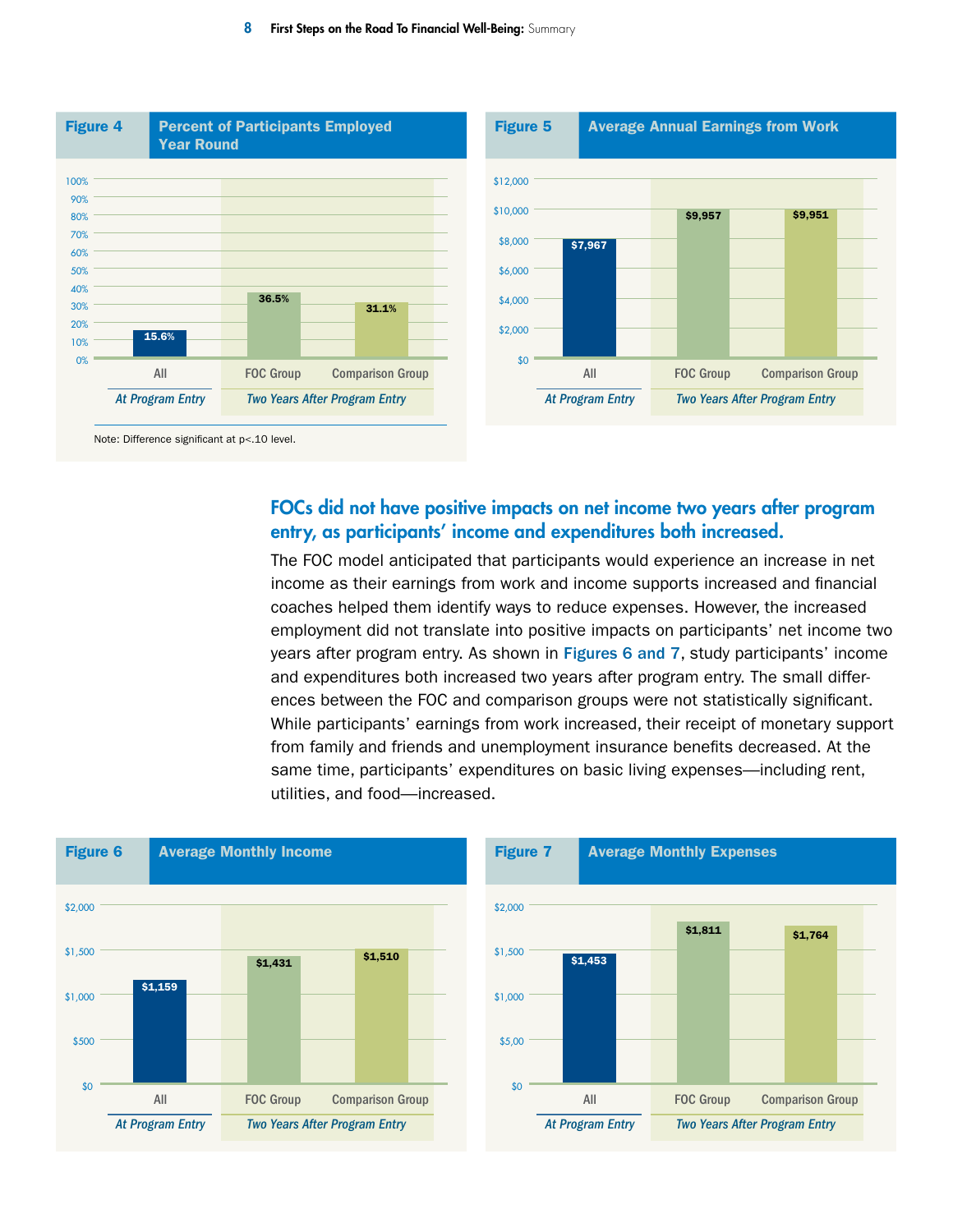#### The FOCs helped participants build positive credit histories and helped certain subgroups improve their credit status.

The FOCs had significant positive impacts on participants' credit outcomes. Two years after program entry, FOC participants were more likely to have positive activity on their credit reports in the form of on-time payments on loans, credit cards, and other lines of credit, as well as trade accounts with positive ratings (Figure 8). Among individuals who lacked a credit score at program entry, FOC group members were significantly more likely than those in the comparison group to have a score after two years—a 9.3 percentage-point difference (Figure 9).



Despite the progress participants made in building positive credit histories, there was no significant impact overall on average credit scores or on the likelihood that they had a prime credit score two years after program entry (Figure 10). Among those who had more-recent credit activity at program entry (that is, those who had thick credit files with three or more open accounts), FOC participants were significantly more likely than comparison group members to have prime credit scores after two years—a 13.8 percentage-point difference (Figure 11)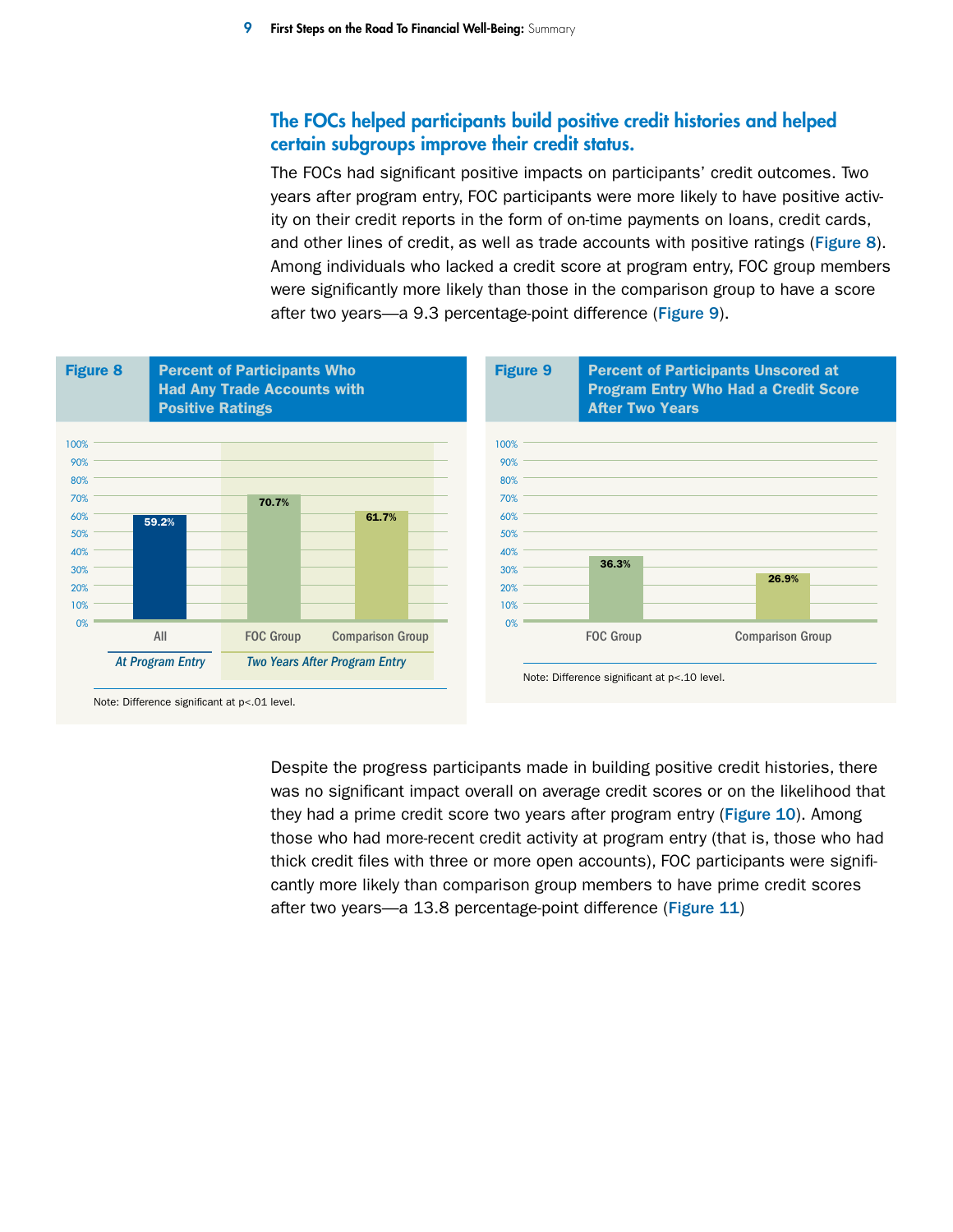

#### The FOCs did not have a significant impact on participants' net worth, but FOC participants were less likely to have certain types of debt.

There were no significant impacts on participants' net worth (the total value of assets minus the total value of debts) or on the percent of participants with net worth greater than zero (Figure 12). However, as shown in Figure 13, two years after program entry, FOC participants were less likely than comparison group members to have any debts unrelated to asset accumulation, such as medical or legal debts, child support arrears, or back taxes.



Note: Difference significant at p<.10 level.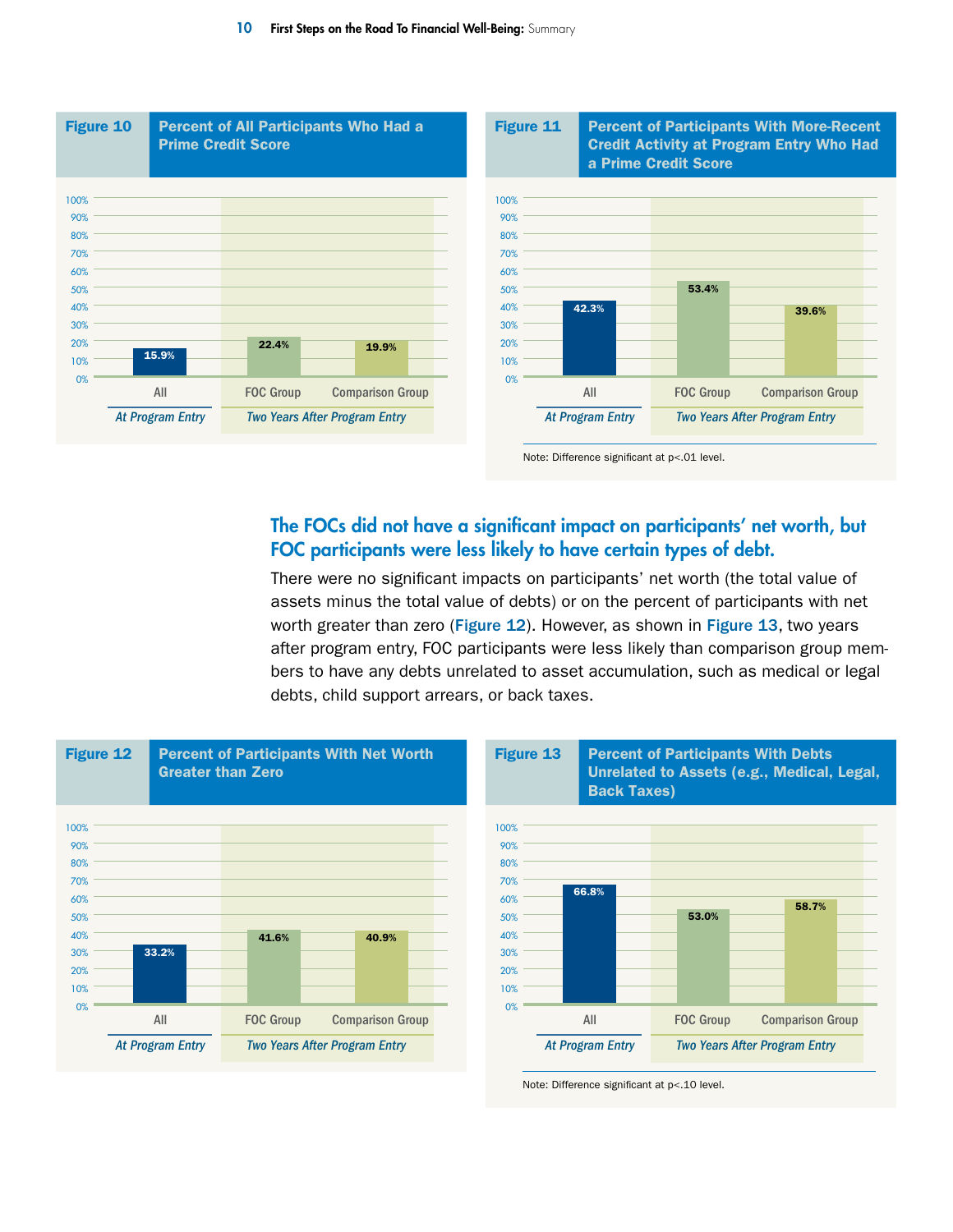#### Program impacts on employment and credit were greater among individuals who were more engaged in financial and employment counseling.

Engaging individuals in ongoing integrated services was important but challenging. Thirty-seven percent of all study participants who sought assistance from the FOCs had at least two meetings with both the financial and employment counselors. For these participants, the FOC programs produced more consistently significant positive impacts. On average, in the second year after program entry, FOC participants who had two or more meetings with the financial and employment counselors earned \$436 more than comparison group members (Figure 14). The counseled FOC participants were also significantly more likely than comparison group members to have a prime credit score after two years—a 6.4 percentage-point difference (Figure 15).



Note: Difference significant at p<. 10 level.

Note: Difference significant at p<. 10 level.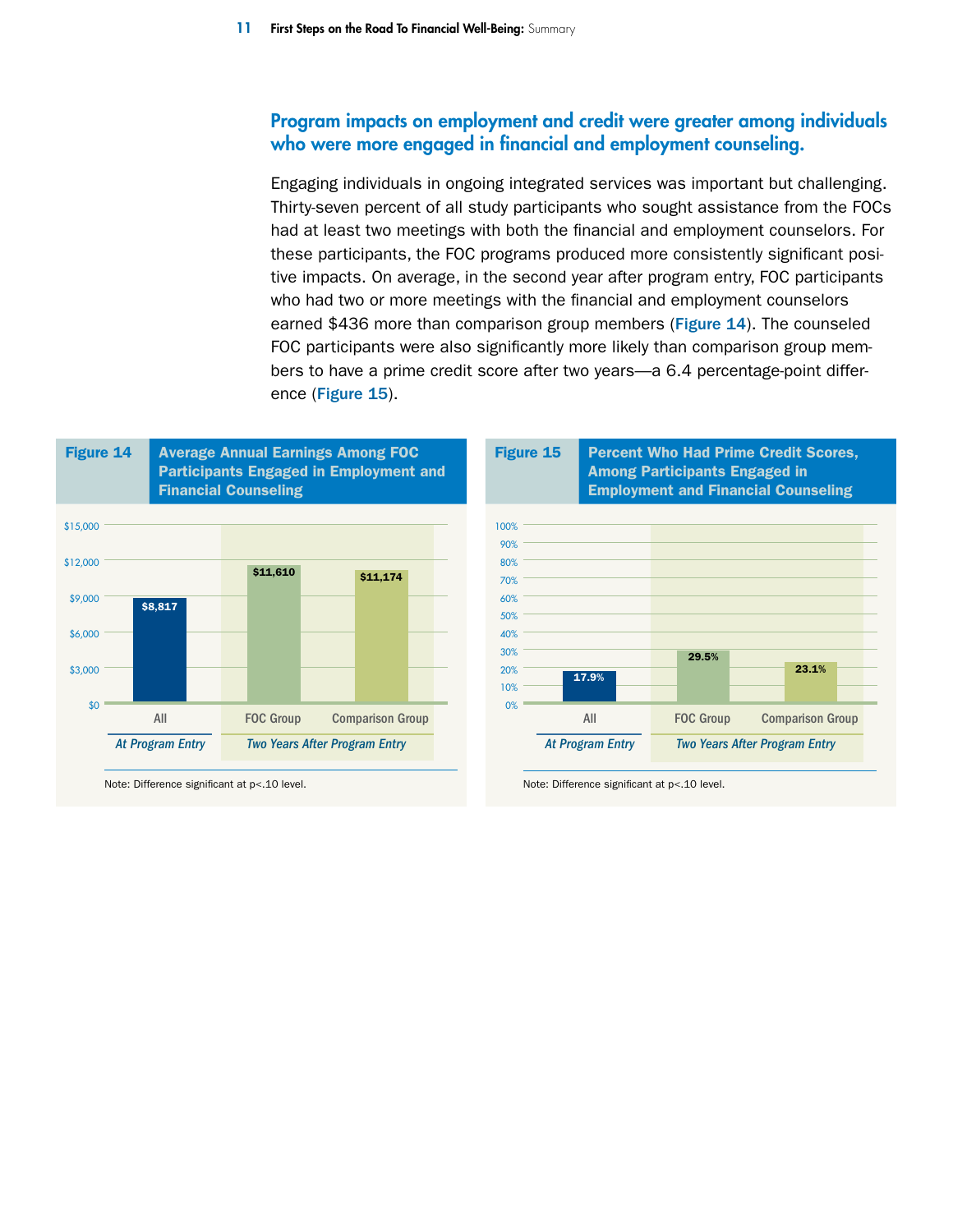## **Conclusions**

In sum, in the two years after program entry, the FOCs helped individuals take some initial steps to improve their financial stability. Relative to the comparison group, FOC participants were more likely to be employed year-round, to have reduced certain types of debt, and to have built more-positive credit histories as reflected on their credit reports. These advances had not translated into increases in net income or net worth, which perhaps was not surprising given the FOC participants' limited recent attachment to the labor market, lack of assets, and level of debt when they entered the programs.

The findings indicate that integrating financial coaching and employment services can be an effective strategy for helping low-income individuals improve their financial situations. In particular, educating individuals about credit and their own credit situations is a powerful tool for helping them take steps to build positive credit histories. Achieving financial stability and mobility is a long-term process, and programs need to structure services to promote long-term engagement with counselors. Policies that support integrated service strategies need to recognize the time needed to achieve financial goals and support efforts to establish lasting relationships between participants and program staff.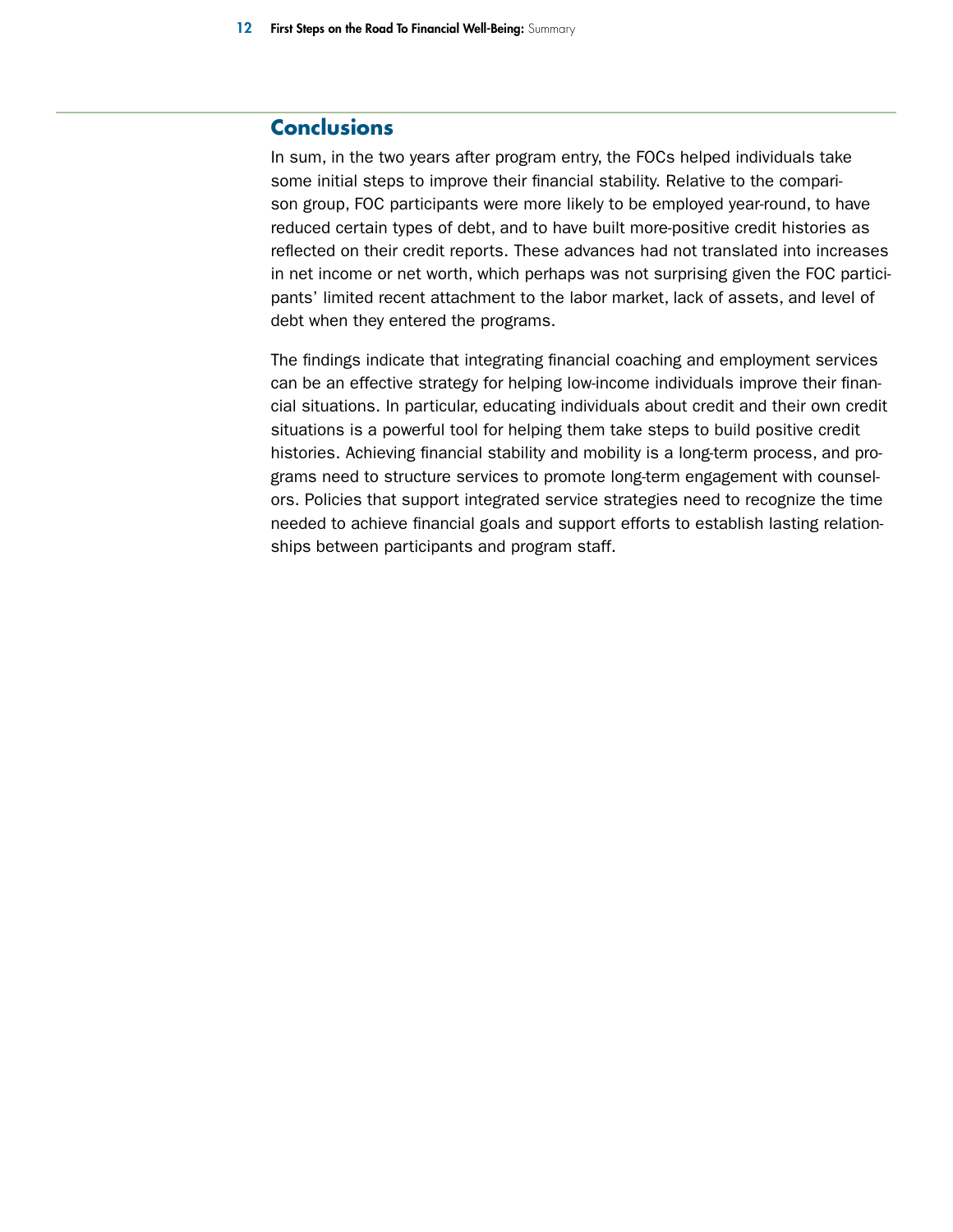# **Endnotes**

- 1. National Employment Law Project. September 2015. "Occupational Wage Declines Since the Great Recession." *Data Brief*. New York: National Employment Law Project.
- 2. Cajner et al. 2014. "Why Is Involuntary Part-Time Work Elevated?" *FEDS Notes* April 14, 2014.
- 3. Brooks et al. 2014. *Treading Water in the Deep End: Findings from the 2014 Assets and Opportunity Scorecard*. Washington, DC: CFED.
- 4. Brevoort et al. 2015. Data Point: *Credit Invisibles*. Washington, DC: Consumer Financial Protection Bureau Office of Research.